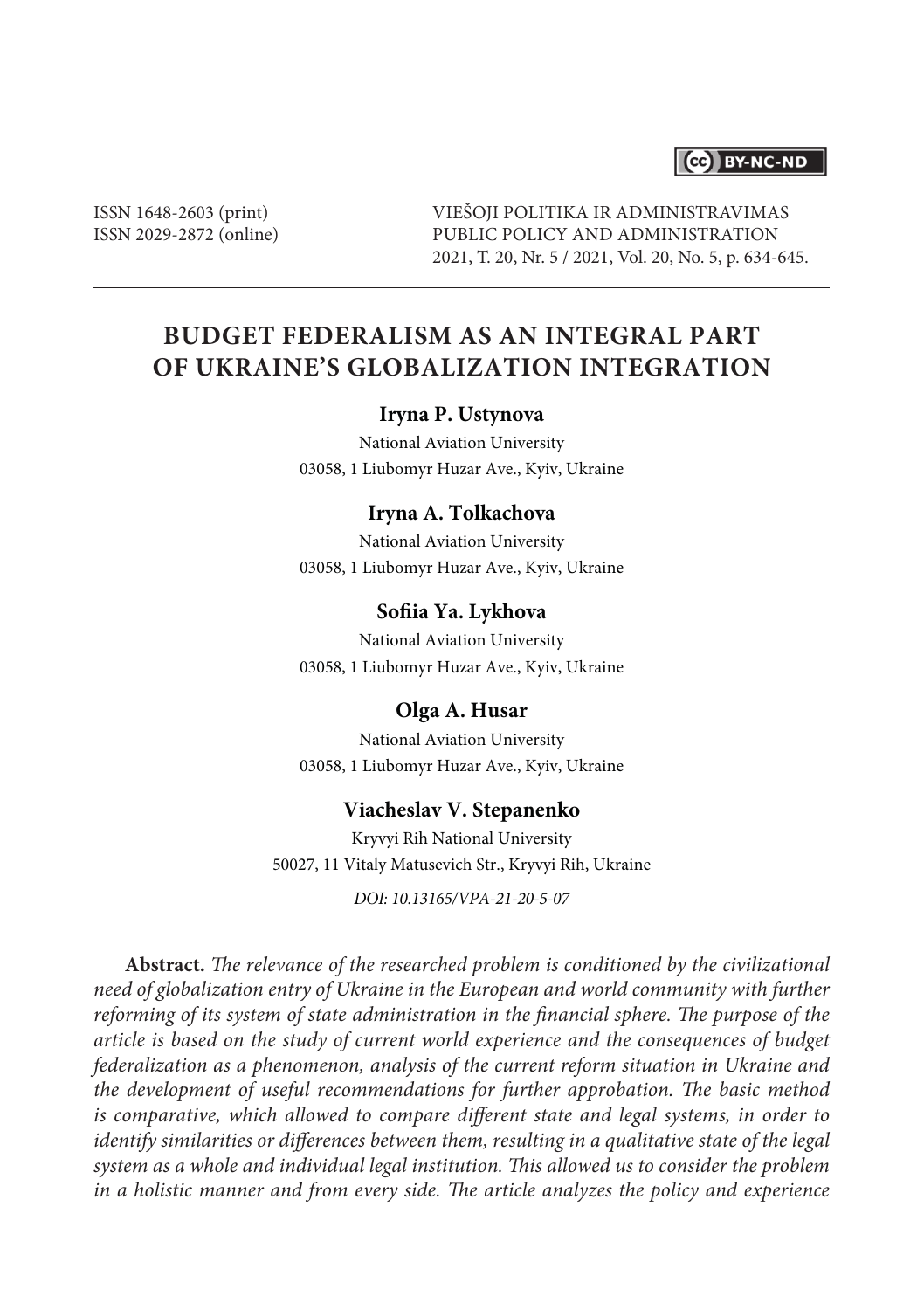*of budget federalism of Ukraine and other countries, analyzes the development of budget legislation of Ukraine and develops recommendations for the Ukrainian legislator for further structural changes in the administration of the financial sector. It is claimed that*  Ukraine has done significant work in adapting its legislation to European and world *practices through the introduction of budget (fiscal) federalism. Recommendations, analysis and review are aimed at adaptation of Ukrainian legislation to world economic systems during the process of globalization and embedding Ukraine in it.*

**Keywords***: economic governance, budgetary policy, intergovernmental relations, intergovernmental equalization.*

## **Introduction**

Nowadays, the problem of effective redistribution of resources to increase the quality of public administration, which involves the redistribution of power between the center and the administrative-territorial units accountable to the center within one state, has become extremely relevant. These mechanisms are attributed to the system of decentralized management, which has become widespread in both federal and unitary states. Thus, the effective organization of relations between the budgets of local governments and the government is an important problem of public finances, which is influenced by various factors, which are clearly manifested in the relationship of budget federalism. Factors of influence are related to the fact that the system of fiscal relations between different authorities can theoretically be based on different combinations of levels of decentralization in different areas (Khaustova 2018; Perederii 2019).

Federal states find solutions to problematic issues of compliance with the requirements of federal entities and the division of tax resources using a variety of methods (the most common are formula calculations), depending on the model of government and the level of decentralization. However, the accumulated experience in the application of formula calculations also revealed unresolved problems, namely the lack of a direct link between the size of equalization grants and the main macroeconomic indicators of the development of administrative-territorial units; the mechanism of calculation of equalization subsidies does not fully take into account the regional specifics of the territories.

To characterize the complex structure of public administration, in which each link receives an individual budget and performs its functions within the budgetary powers assigned to it, use the term "federalism". Federalism is a way of public administration in which the interests of the whole state are organically combined with the interests of its individual parts, while maintaining the independence of the territories included in their competence in resolving issues ensures the unity and integrity of the country. As a result, the combination of the principles of fiscal federalism between levels of government in the centralized type is characterized by the separation of powers over expenditures and is not accompanied by endowing them with sufficient own sources of income. Financing of territorial programs in these conditions is carried out with use of various forms of interbudgetary relations at the expense of the centralized means of the federal budget.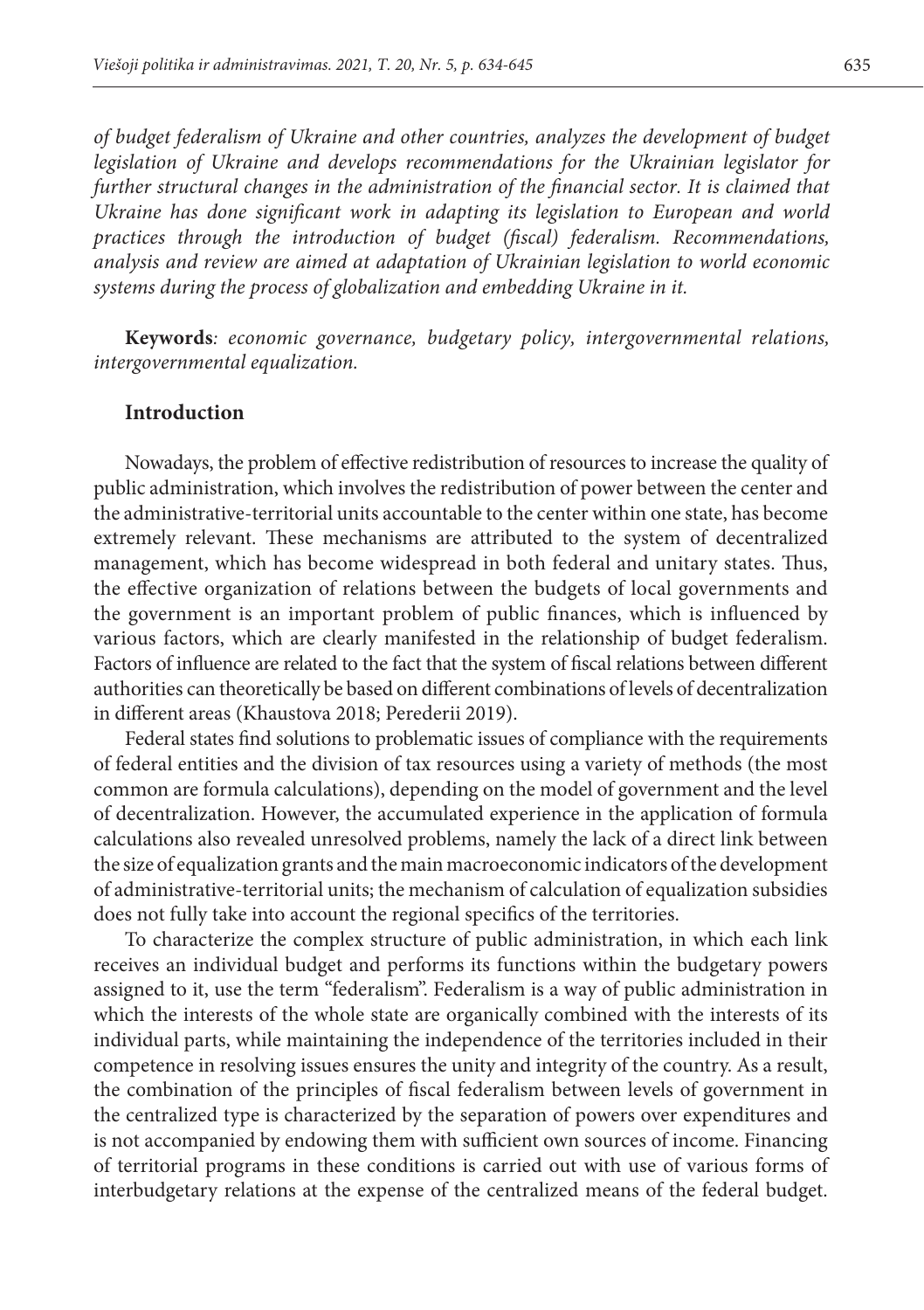Here, the independence of the lower divisions of the budget sector is minimized (Ustynova and Yakivchuk 2019, Lykhova and Ustynova 2016; Smyrnova 2020).

Fiscal federalism is both a form of internal intergovernmental financial relations and a certain philosophy of organizing political relations between different levels of government. There are two main groups of models of budget federalism – decentralized and cooperative. Decentralized model is characterized by significant fiscal autonomy of regional local governments, weak links between different levels of government, and relatively limited cooperation, such as in the United States. Cooperative model is characterized by close cooperation between different levels of government, active policy of the central government with overcoming fiscal imbalances at different levels of government and financial equalization. Under such models of fiscal federalism, the central government is actively concerned about ensuring uniform standards of public services throughout the country. Cooperative models of fiscal federalism are characteristic of most federal European states. These include Germany and Austria. In equal shares, budget federalism affects both unitary and federal states. In federations, the financial system is a component of fiscal federalism. As for the essence of budget federalism, the distribution of economic resources between the various elements of power should be the most appropriate to the existing conditions, and spending money as appropriate and efficient.

#### **Issues of General Decentralization Reform in Ukraine**

The primary issues of implementation of the policy of budget federalism in Ukraine are: passivity of local governments; lack of professional training and lack of real initiatives for territorial development; concentration of power in the center, as a consequence, limited human resources in regional bodies; introduction of the principles of socialized integration in the budget strategy of local authorities; substituting the state expediency of actions for lobbying one's interests by higher levels of government. Based on the above, it can be argued that further budget decentralization should take place after changes in the system of public administration, tax system and social protection. For this process it is necessary to solve the main problems of introduction of budgetary federalism in Ukraine, namely: uneven pace of socio-economic development of regions; a wide list of social obligations declared by the state; high level of rotation and subsidiarity of local budgets; insufficient revenue of local budgets. Characteristics of the basic principles that reflect the essence of fiscal federalism determines that their implementation and consolidation is likely in Ukraine because its purpose is to obtain at minimal cost of public services to citizens with observance of the basic principles of independence of each degree of power in the direction of achievement of economic independence, reform of tax and budgetary policy, both in local governments, and in the central government.

In each country where the concept of fiscal federalism is implemented, it provides for a combination of two complementary trends – equalization of competition and ensuring minimum national standards throughout the country and competition in the social services market between regional authorities. Achieving justice through the redistribution of financial resources in ensuring the prospects for the development of specific administrative units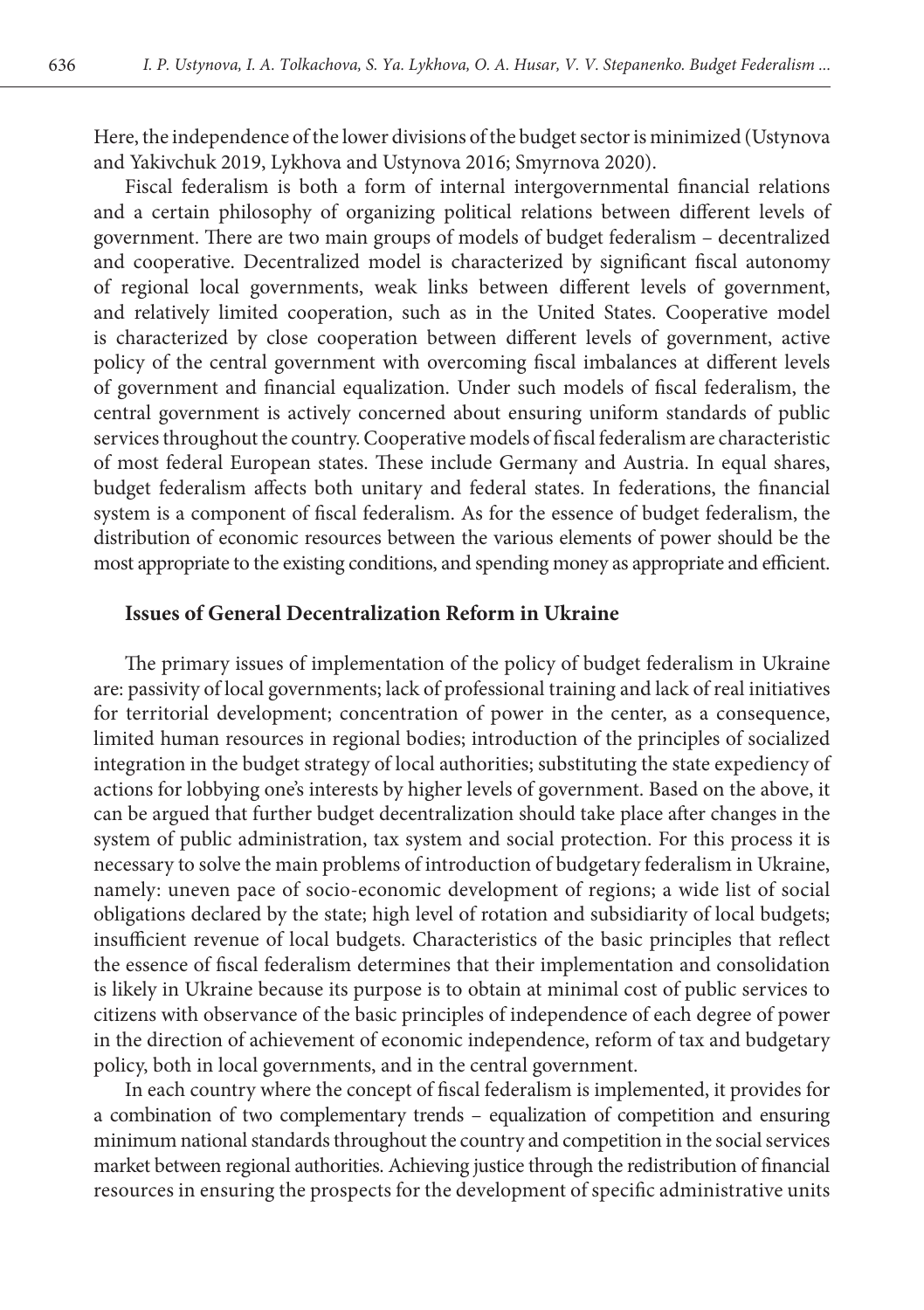due to the need to develop and apply methodological support and scientific justification. For this purpose, it is necessary to apply long-term experience of the developed countries of the world concerning budgetary federalism. At the same time, it is necessary to start smoothing the difference in the levels of economic and social development of territories to provide their residents at the minimum level of state guarantees, as well as to increase revenue mobilization to the relevant budget to stimulate local government. A detailed study of the concept of "budget federalism" gave us reason to consider it as a statutory relationship between central government and local government on the distribution of revenue sources and expenditure powers to finance, provide public services based on their quality, accessibility, feasibility, demand and cost-effectiveness with mandatory observance of the principle of financial independence of each level of government (Ihnatyshyn and Burdyuk 2019).

Implementation of the basic principles of budget federalism and their observance is quite possible in Ukraine, as its purpose is to provide citizens with public services at the lowest price in accordance with the principle of independence of each level of government in fiscal policy, achieving financial independence of both central government and local government. Thus, the introduction of not only budget decentralization, but also its highest degree – budget federalism – in Ukrainian practice, will provide an opportunity to "cut off the tops" of economic, political, ethnocultural contradictions between regions of Ukraine, encouraging them to self-development and allowing them to pursue their own budget policy aimed at meeting the needs of the population in obtaining quality and affordable public services (Ihnatyshyn and Burdiuk 2018).

On September 16, 2014, Ukraine made its choice by ratifying the Association Agreement with the European Union (hereinafter – the EU). Among the key reforms that will implement the Association Agreement between Ukraine and the EU, of course, is the reform of legislation with further improvement of civil society regulation in general, and the decentralization of public administration through decentralization in the financial and budgetary systems. According to I.P. Ustynova and others (2016), decentralization of power is an integral part of the existence of a democratic society. The decentralization processes that have taken place in Ukraine have only just begun the first step-by-step steps towards the transition of public finance management to the principles of fiscal federalism, although some provisions still need practice and editing. Undoubtedly, for the effective introduction of decentralization processes, which are quite long and complex, it is advisable to amend the Basic Law, which would contribute to the creation of a European model of local self-government, regulate factors affecting various spheres of society, namely: budget, tax, education, land, health policy, housing and communal services, etc. When considering the problems of decentralization, it is important to find a balance between centralization and decentralization as the need to ensure the effective operation of local and central government. It is clear that decentralization as a method of governance is aimed at the development of territories and local democracy. Reasons for the transfer of more powers to local governments include greater efficiency and accountability of local governments, better prospects for local development, as well as the introduction of democracy and increased protection of human rights. Today in Ukraine, unfortunately,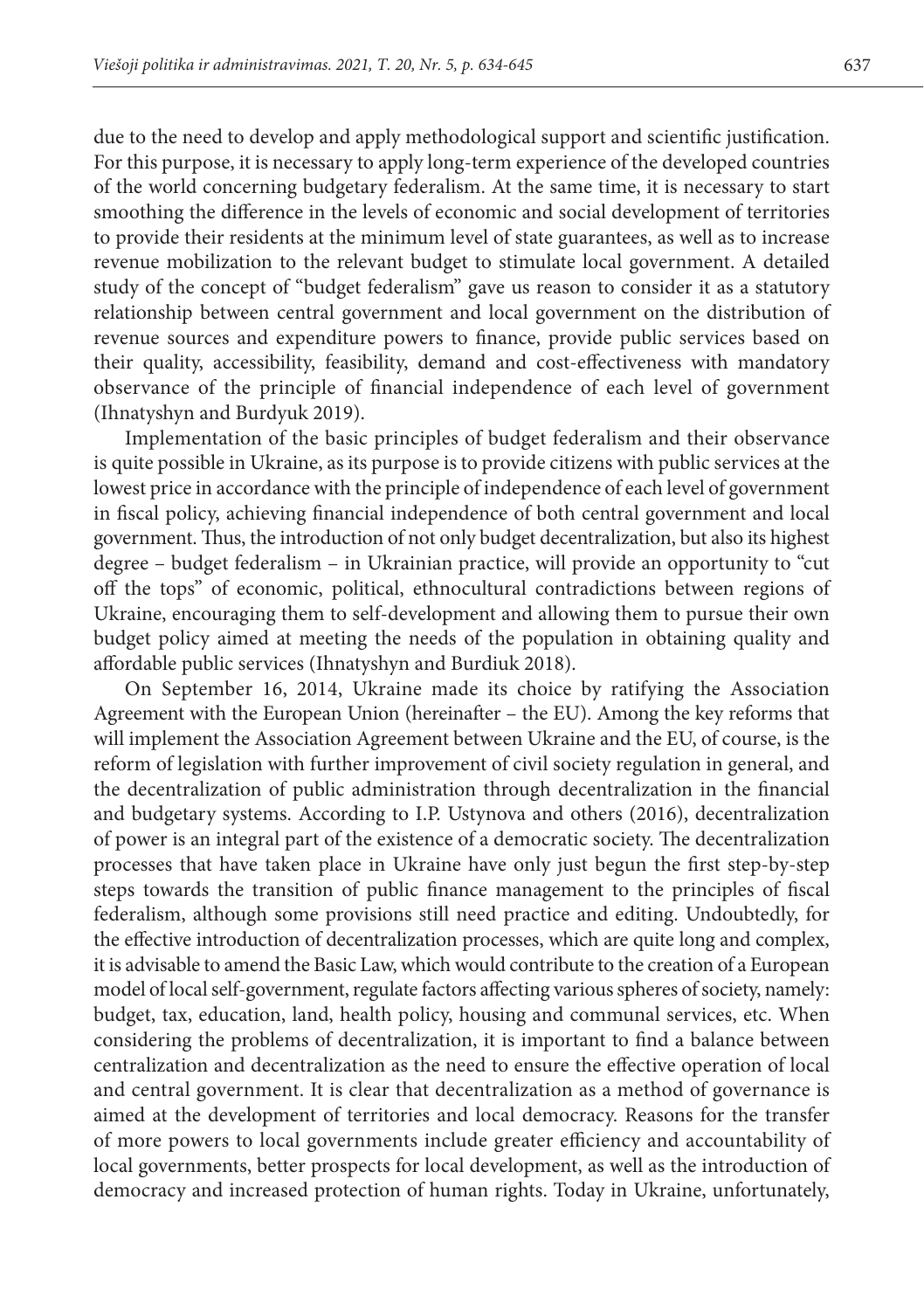one of the most acute problems is the low standard of living. The most critical aspect can be identified socio-economic, characterized by backwardness of economic management, declining activity of society, the decline of potentially important areas of the economy. Reforms in Ukraine need to be carried out based on the needs and goals of society, a clear understanding of what result is expected of them.

Decentralization is due to Ukraine's desire to increase the level of provision and provision of state standards and services, eliminate economic instability, and accelerate the social and economic development of the state. Democratically developed countries have gone through this process at different times, therefore, the issue of decentralization at the present stage of reforming the system of governance of Ukraine is inextricably linked with the theoretical understanding of the concept and historical experience of these processes. The experience of foreign countries suggests that when defining decentralization measures it is necessary to take into account the principle of subsidiarity, which largely characterizes and reveals the content of this process at the present stage of development of society (Andrushchenko and Kyrylenko 2001, Khaminich and Klymova 2011; Zinchenko 2018). As rightly noted by L. Vasylenko and M. Dobrovinskyi (2017), this principle creates the basis for the decentralization of public authority, as it involves the transfer of decisionmaking powers from the central to the lower organizational levels. The implementation of this course should become one of the dimensions of harmonization of approaches to the organization of public authorities and local self-government of Ukraine in accordance with the standards and principles of developed democracies. Solving the problem of division of powers between the executive and local governments in accordance with the essence of the rule of law, democracy and civil society will allow achieving a balance of interests in the system of relations "state – region – territorial community". As for the decentralization of power in the understanding of financiers, it is budgetary or fiscal decentralization (or decentralization of financial resources).

The centralized system has an asymmetric distribution of resources between different regions, inertia of economic policy of local authorities, low efficiency of budget funds, lobbying and high levels of corruption. It is clear that decentralization in the financial and budgetary systems in Ukraine is a complex issue, which many scholars have paid attention to. This multiplicity of views allows us to judge the ambiguity of this process and creates a problem of its study at the theoretical level. First of all, decentralization of power is a change in the system of government from monopoly-hierarchical to partnershiphorizontal, in which a significant part of the functions of central government is transferred to local authorities and initiative self-organization of citizens, the centralization of power is abolished or weakened. Thus, there is a necessary process of expanding and strengthening the rights and powers of administrative-territorial units while narrowing the rights and powers of the center. This is done in order to optimize and improve management efficiency and the fullest realization of regional and local interests.

Scholars distinguish two models that describe relations within the state – the model of partnership and mediation. The choice of a particular model is determined primarily by the history of the state. States that were formed through the unification of individual parts (communities) for mutual assistance and protection (Switzerland, the Netherlands,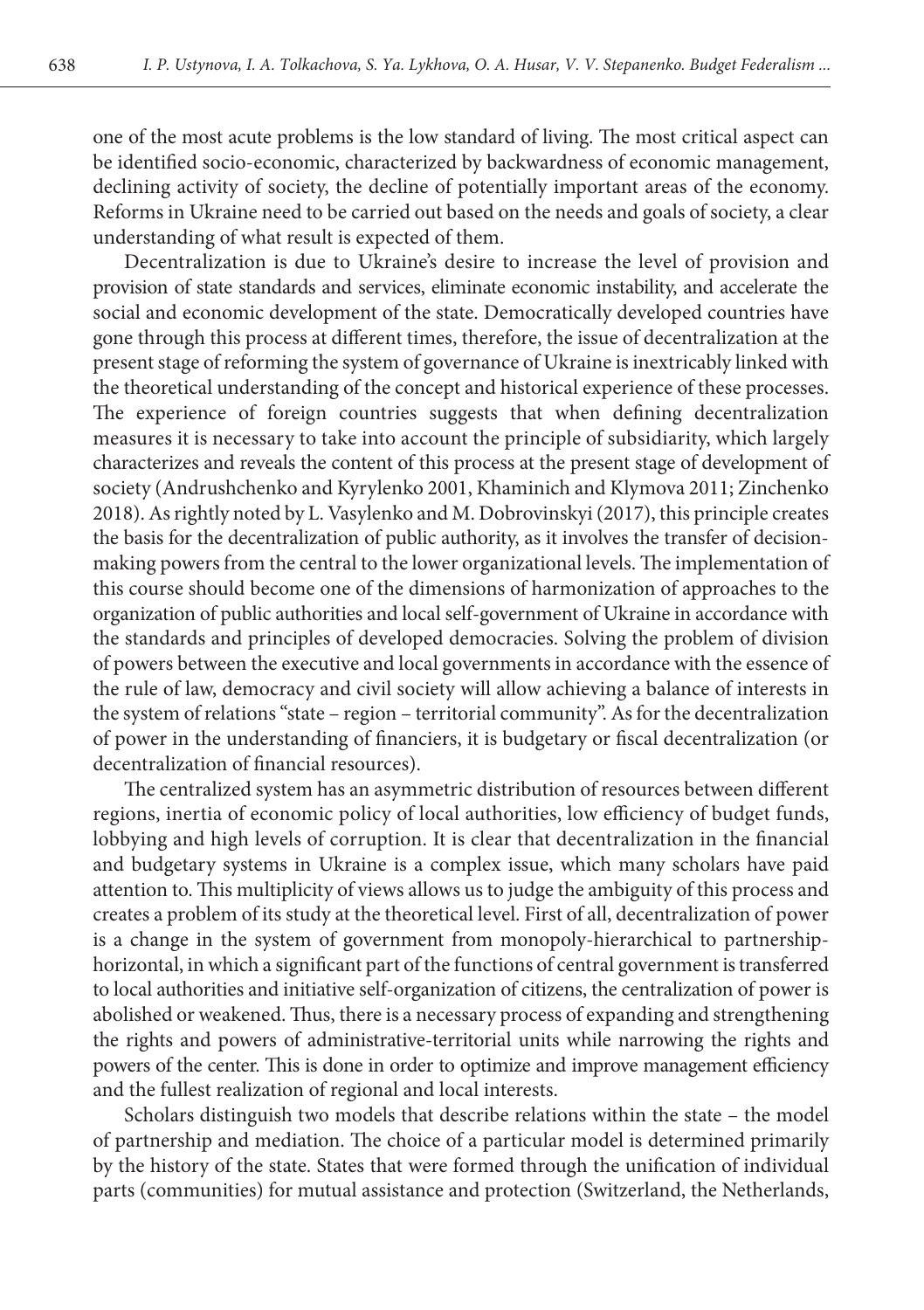England) build a model of partnership. This model is characterized by an understanding of the importance of local government as a mechanism for achieving the interests of citizens of a particular area or community. So, in Switzerland there are more than 3 thousand municipalities, in the USA more than 80 thousand local authorities.

The second model is inherent where the country has historically been shaped by authoritarian tendencies. In these states, local government was generally seen as a subordinate intermediary, and all-important areas of social relations were controlled by the center, significantly limiting the functions of local government. In such a situation, it is assumed that the state should be the guarantor of socio-economic stability, and can protect the community from inefficient use of local resources and excess power on the ground. This also applies to Ukraine. Thus, by the order of the Cabinet of Ministers of Ukraine No. 77-p (2019) and the draft Law of Ukraine "On Amendments to the Constitution of Ukraine (on decentralization of power)" the Concept of reforming local self-government and territorial organization of power in Ukraine was submitted for discussion. This document highlights aspects of the issues that concern the community and local government leaders the most. They relate to purely management issues, but in particular, regarding financial and legal issues are as follows:

- filling local budgets (they are independent, i.e. not included in the State Budget of Ukraine and in case of lack of funds from the State Budget under intergovernmental regulation sent intergovernmental transfers in the form of equalization grants, which was determined by the formula method);
- the growth of the powers of the community can take into account the possibility for resource filling of the local budget, and they do not have the primary financial resources to launch certain projects and programs;
- there is a situation on the organization and implementation of other methods of financial control by the state for the management of local funds;
- there is no clear definition of the level of subsidiarity, resulting in problems at the level of communities, district and regional councils, which will fight for their own independence and the ability to manage through the allocation of additional funding.

The next step in decentralization in Ukraine was the laws "On Voluntary Association of Territorial Communities" and "On the Principles of State Regional Policy" (2015). These laws are designed to overcome the problem of limited capacity of local authorities and will allow moving to the planning of infrastructure projects at the local level. The new system envisages radical changes in the formation of revenue and expenditure parts of local budgets, the definition of the principles of transfer policy and the organization of inter-budgetary relations.

According to scientists and experts, when 60 to 80% of financial resources are left on the ground, we can talk about real decentralization of power. According to N.O. Bykadorova (2010) it is envisaged that at the first stage of solving communal problems, financing of medicine, education, social issues that will place a heavy burden on communities, districts and regions, through state educational, communal, medical subventions, i.e. targeted transfers for the specific purpose of spending money.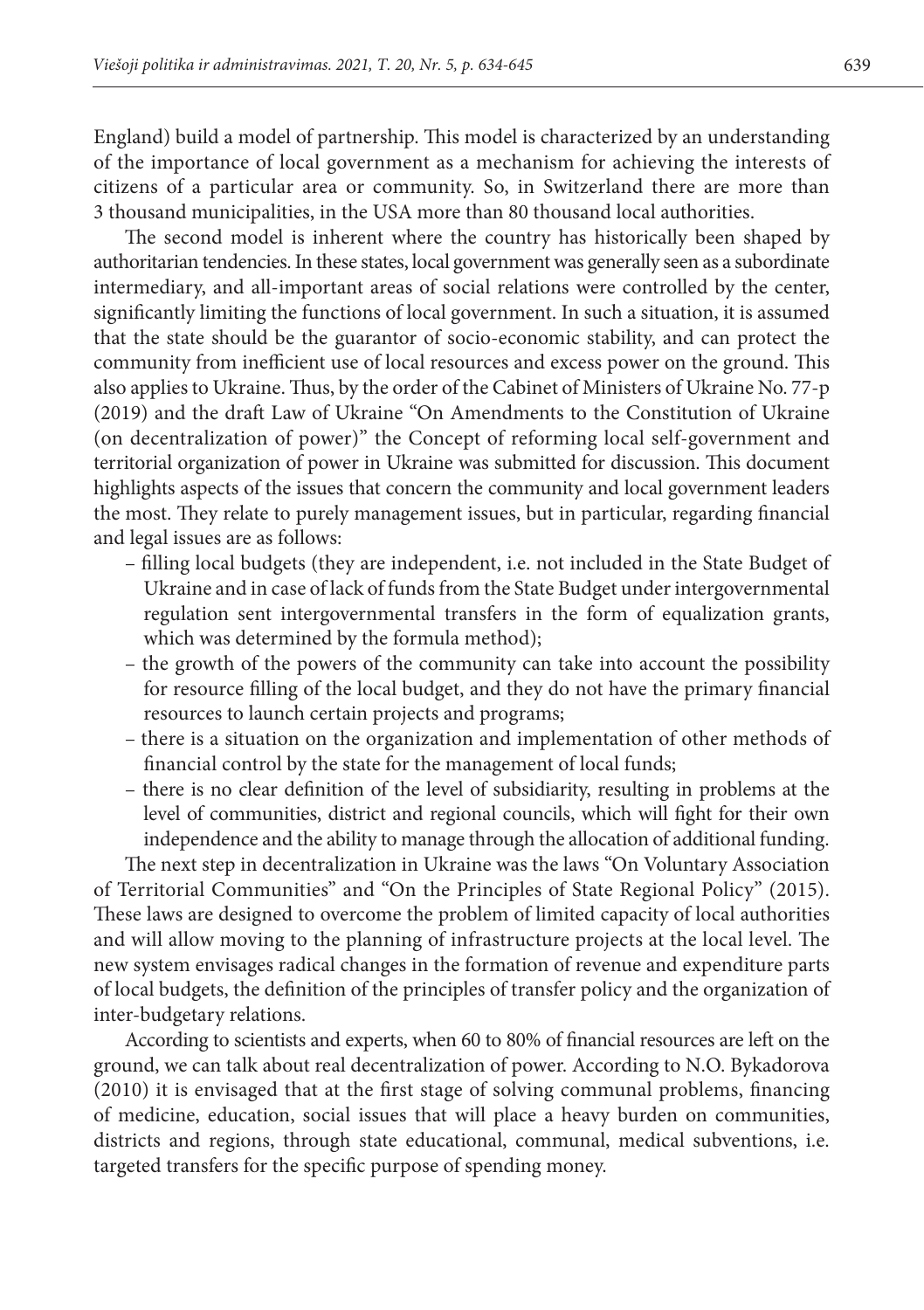It is appropriate to support the warning of N. Slavinskaite, M. Novotny and D. Gedvilaite (2020) that the decentralization of the budget process may lead to an imbalance of the entire system of budget formation in Ukraine. Although the fiscal decentralization in the European Union has yielded interesting and visible results. For example, in Bulgaria and Lithuania today the lowest rates of fiscal decentralization are 13 in the EU (0.28), and in the Czech Republic – the highest (0.46). The level of economic development of these countries is known to be significantly different and this is a useful experience for Ukraine. Therefore, for the current 2020, in the regions, on average, 60% of taxes are left against 30%, which remained earlier.

## **Current State of Organization and Implementation of Decentralization in Ukraine**

In Ukraine, as in most countries, there is intergovernmental regulation in the form of intergovernmental transfers. Thus, the Budget Code of Ukraine (2010) states that interbudget transfers are funds that are transferred free of charge and irrevocably from one budget to another.

In accordance with Art. 96 of the Budget Code, intergovernmental transfers are divided into: basic subsidy (transfer provided from the state budget to local budgets for horizontal equalization of tax capacity of territories); subventions; reverse subsidy (funds transferred to the state budget from local budgets for horizontal equalization of tax capacity of territories); additional grants. The Budget Code of Ukraine also provides for such types of intergovernmental transfers as: basic subsidy, subventions for state social protection programs, additional subsidy to compensate for losses of local budget revenues due to state benefits, additional subsidy for maintenance expenditures transferred from the state budget educational and health care institutions, subvention for the implementation of investment projects; educational subvention.

Since there is such a phenomenon as budget transfers, the territorial communities of any territorial units have the opportunity to receive part of the income from the implementation of certain projects and, accordingly, reduce the need to receive funds directly from the state budget. Thus, the united communities have acquired the powers and resources that cities of regional significance have, in particular, the transfer to the local budgets of united territorial community of 60% of the personal income tax on their own powers. In addition, local revenues from taxes remain entirely: the single, the profit of enterprises and financial institutions of communal property and property tax (real estate, land, transport) (Decentralization reform 2014).

The united territorial communities have direct inter-budgetary relations with the state budget. Before the reform, they had only regional and district budgets, budgets of cities of regional importance. In order to fulfill the powers delegated by the state, they are provided with appropriate transfers: grants, educational and medical subventions, subventions for community infrastructure development, etc. Legislative changes have also given local governments the right to approve local budgets regardless of the date of adoption of the law on the State Budget. The Budget Code of Ukraine also provides for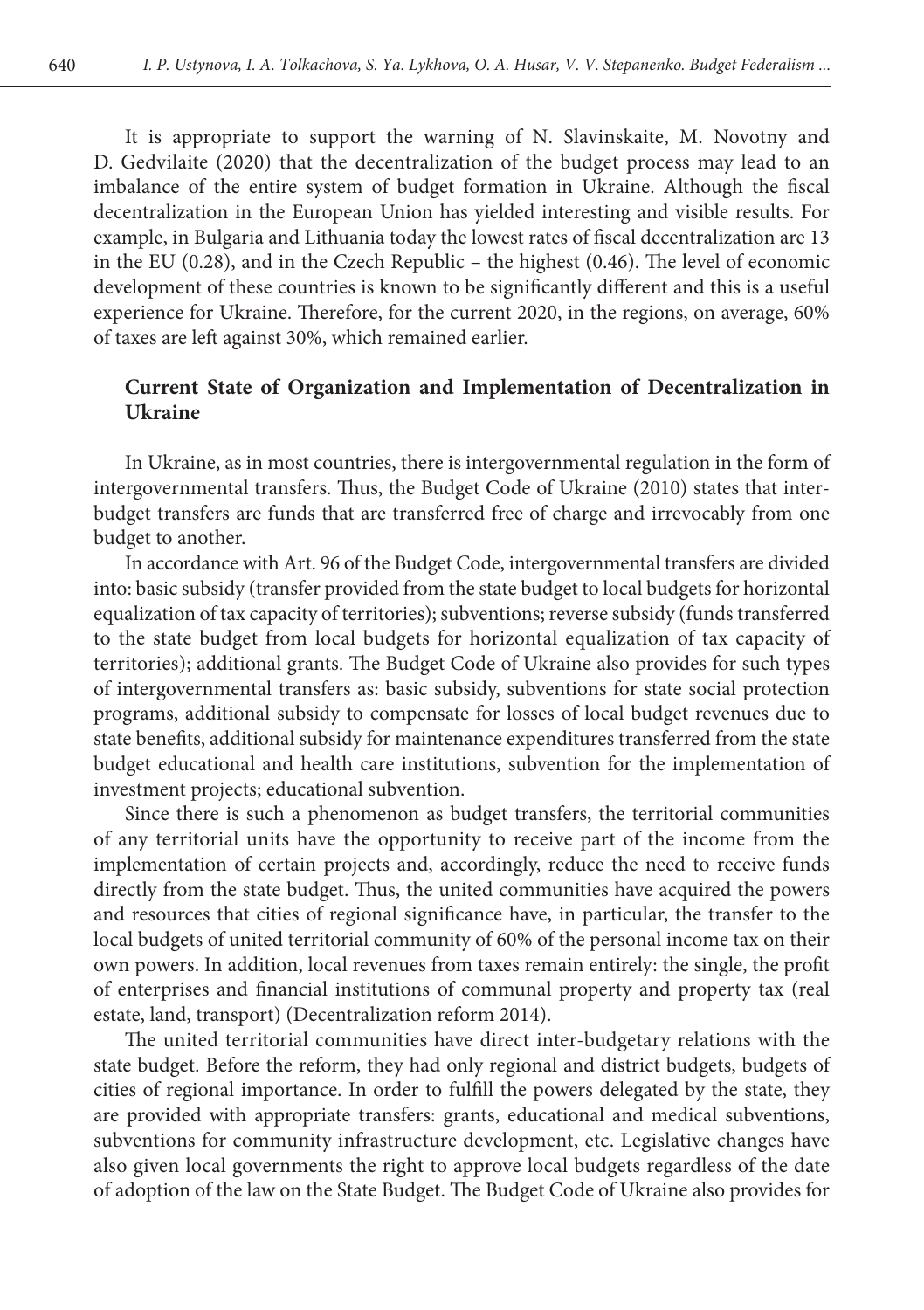such types of intergovernmental transfers as: basic subsidy, subventions for state social protection programs, additional subsidy to compensate for losses of local budget revenues due to benefits established by the state, additional subsidy for expenditures transferred from the state budget on the maintenance of educational and health care institutions; subvention for the implementation of investment projects; educational subvention.

Since there is such a phenomenon as budget transfers, the territorial communities of any territorial units have the opportunity to receive part of the income from the implementation of certain projects and, accordingly, reduce the need to receive funds directly from the state budget. Hence the new opportunities, namely the future implementation of the plan on the ground to facilitate the lives of local residents and improve the conditions for normal life. Thus, the united territorial communities have acquired the powers and resources that cities of regional significance have, in particular, the transfer to the local budgets of united territorial communities of 60% of the personal income tax on their own powers. In addition, revenues from taxes remain entirely on the ground: a single tax, on the profits of enterprises and financial institutions of communal property and property tax (real estate, land, transport).

The united territorial communities have direct inter-budgetary relations with the state budget. Before the reform, they had only regional and district budgets, budgets of cities of regional importance. In order to fulfill the powers delegated by the state, they are provided with appropriate transfers: grants, educational and medical subventions, subventions for community infrastructure development, etc. Legislative changes have also given local governments the right to approve local budgets regardless of the date of adoption of the law on the State Budget.

The legislator amended the Budget Code of Ukraine from 2014 to 2019. Such changes have already yielded the first results. Own revenues of local budgets from 2014 to 2017 increased by more than 100 billion hryvnias. The growth rate of local taxes and fees in the united territorial communities is 29.4% (for 11 months of 2017), which is 24.9% higher than the average in Ukraine. In particular, the payment for land increased by 20%, real estate tax revenues – by more than 70%. Development budget expenditures per capita increased 1.5 times compared to last year (Decentralization reform 2014).

The volume of financial resources of local budgets in 2018 compared to 2019 increased by UAH 41.1 billion. or 17.6%. The general fund of local budgets for 2019 received UAH 275 billion, or 101.9 percent of the annual revenue approved by local councils. In 2019, the volume of capital expenditures increased and amounted to UAH 99.8 billion, which is UAH 8.7 billion or 9.5 percent more than in the corresponding period of 2018. The share of capital expenditures in the total expenditures of local budgets (general and special fund together) increased compared to 2018 by 1.6 percent and is 17.6 percent (for comparison: in 2016-2017 the share of capital expenditures was 15.0 percent, in 2015 – 11.5 percent, and in 2013-2014 – only 6.5 and 6.2 percent, respectively. All obligations for intergovernmental transfers have been fulfilled. In 2019, transfers from the State Budget of Ukraine to local budgets were transferred for the total amount UAH 261.4 billion, including transfers from the general fund – UAH 245.4 billion, of which: social protection subventions – UAH 79.3 billion, medical subvention – UAH 56.1 billion education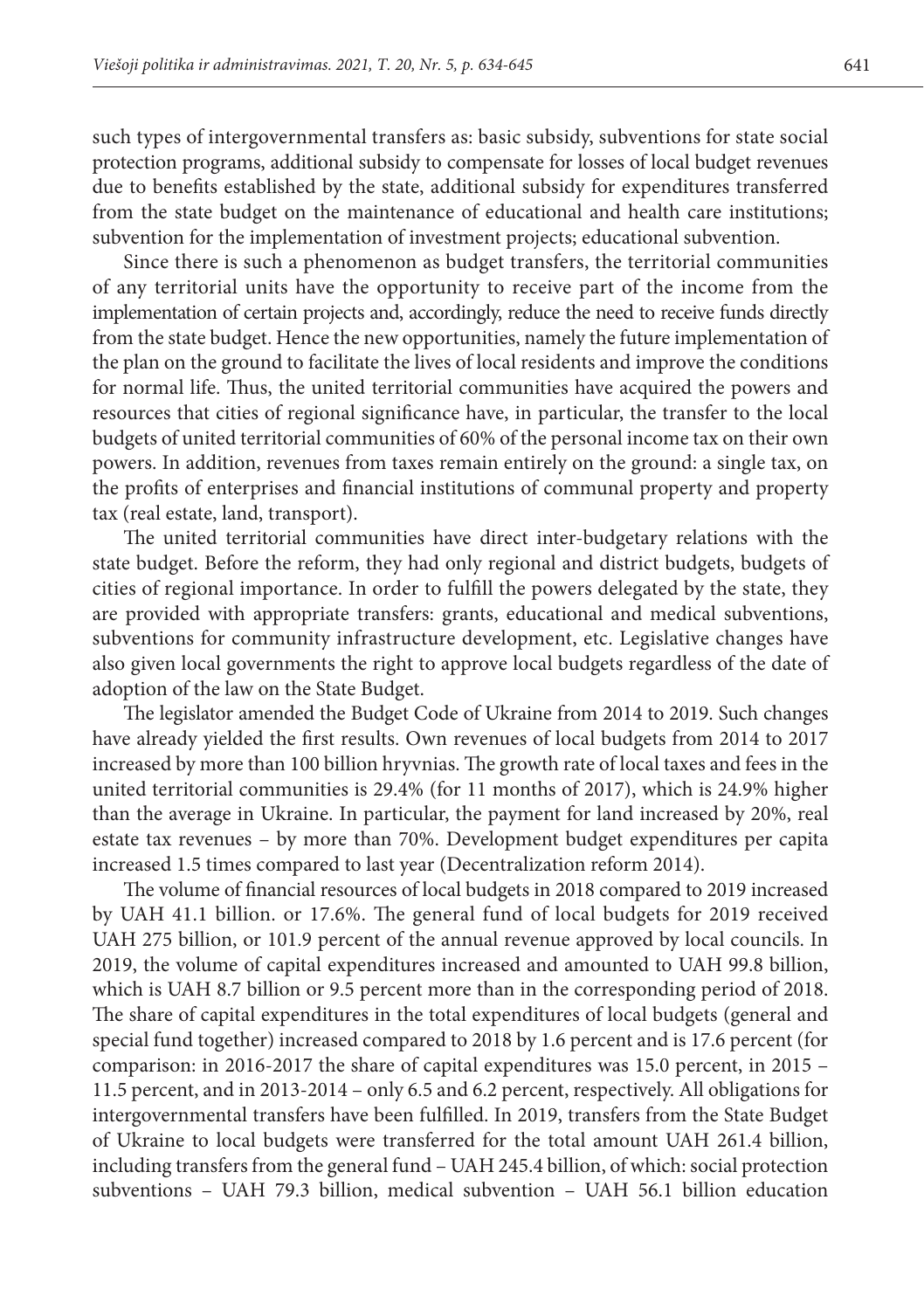subvention – UAH 70.4 billion, basic subsidy to strengthen the tax capacity of local budgets – UAH 10.4 billion (Information of the Ministry of Finance… 2020). According to the State Treasury Service, as of June 1, 2020 (Execution of the state budget… 2020), 48 types of subventions and subsidies have been allocated from the state budget of Ukraine. Among them in terms of content and scale are such as "Stabilization grant" and "subvention for the construction of a preschool in Bucha, Kyiv region" and "Subvention to Valkiv district for the purchase of a computer tomograph." Thus, intergovernmental transfers affect a large number of processes in the state.

The current experience of economically developed countries (Australia, Canada, Germany, Switzerland) shows that fiscal decentralization is a procedure of equalization of regions, i.e. funds are allocated from the central budget to the regional level to overcome the budget deficit and the same level of development. The general trend is that regional changes in the size of payments are allowed until there is an important moment when wealthier regions diverge too far from the average. S. Brenton (2020) rightly argues that further reform processes are often lengthy, and in some cases attempts to identify richer regions, while federal government contributions increase rather than significantly affect the conditions or payments of key recipients.

Changes in the legislation make it possible to implement the policy of decentralization of powers and finances, as well as to strengthen the material and financial foundations of local self-government and give local budgets budgetary autonomy and financial independence, establish a new mechanism of budget equalization. On the positive side, the legislator simplifies the procedure for providing local guarantees and borrowing from international financial organizations, strengthens the responsibility of line ministries for the implementation of state policy in the relevant field and efficient use of budget funds, improves the treasury service of budget funds and provides an opportunity for local budgets to switch to the banking form of service of budget funds for the development of local budgets and own revenues of budget institutions.

When conducting decentralization in Ukraine, we believe that we should take into account the current experience that in Europe; federalism in the influence of fiscal decentralization on the stability of the budget has given indisputable results. But there are uncertain budget expectations. The level of severity of the adopted balanced budget rules varies in different countries depending on the established federal models. We agree with the position of R. Csehi (2020) that instead of decentralization itself, the combination of decentralization and interdependence between levels of government causes different levels of strictness to budget indicators in federal systems. With this in mind, budget programs for local budgets should be calculated, possibly using the ten-point scale in force in Europe.

#### **Conclusions**

1. As a result of the study, it was found that Ukraine has made significant strides in fiscal decentralization. A new procedure for budgetary legal relations has been defined within the framework of local self-government reform and territorial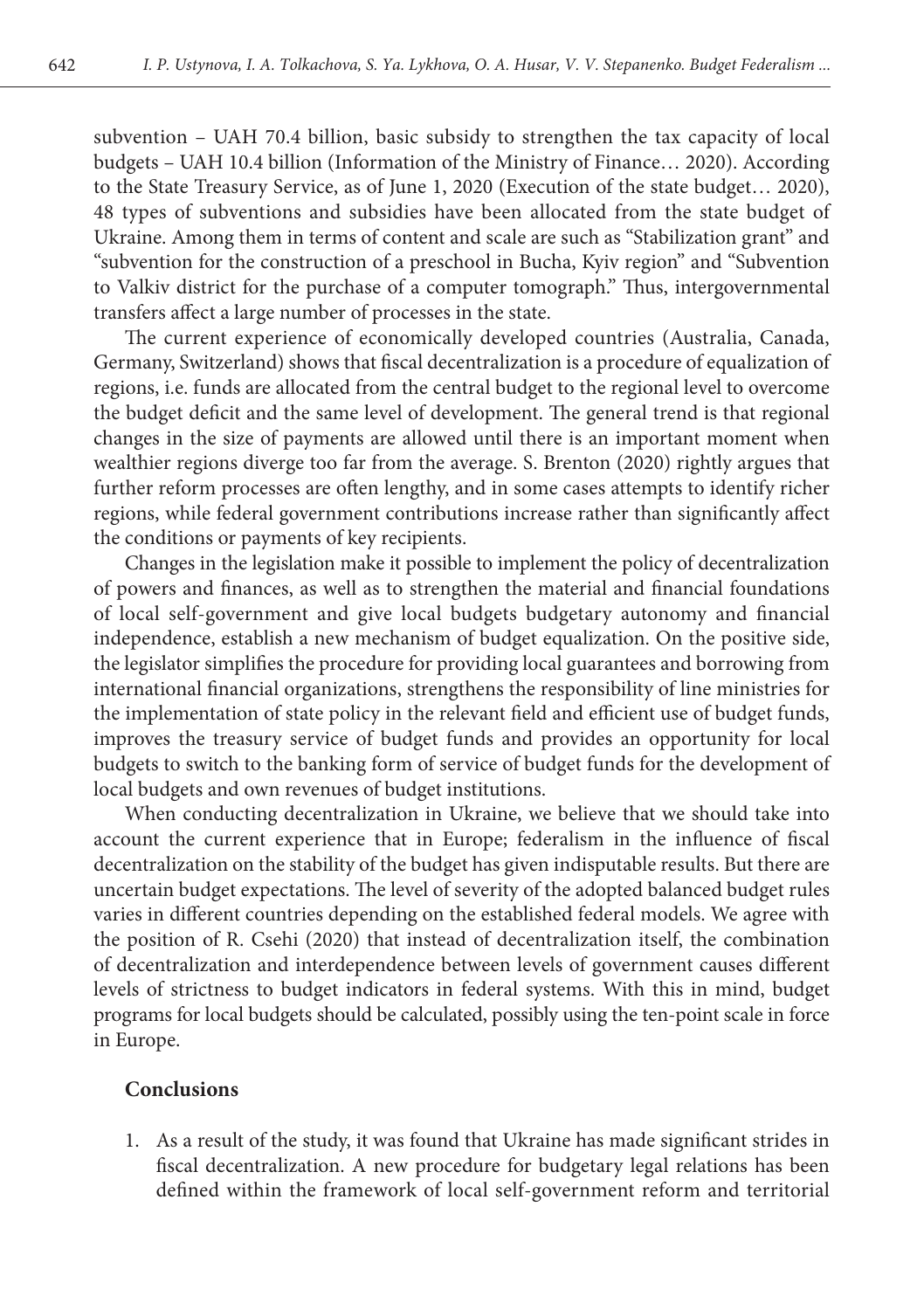organization of power based on decentralization of power and significant expansion of powers of territorial communities (territorial communities will have the same powers as cities of regional significance and direct intergovernmental relations with the state budget).

- 2. The Ukrainian legislator has fully used the successful experience of budget reforms in Poland and Germany, so further progress of Ukraine to the European community should be carried out subject to the completion of constitutional reform at the level of territorial organization, in accordance with the European Charter of Local Self-Government and decentralization.
- 3. In Ukraine the process of fiscal decentralization is quite active, consistent, with a fairly complete regulatory development of this process, which is a positive step in Ukraine's historical development, both local and state. Legal regulation of financial activity of local self-government bodies in the conditions of changes of interbudgetary relations needs further development and research for the purpose of creation of the clear financial legal mechanism of financial system of Ukraine.

## **References**

- 1. Andrushchenko, V.L., and Kyrylenko, O.P. 2001. "Federalism of Intergovernmental Relations: Foreign Models and Domestic Problems." *Entrepreneurship, Economy and Law* 7: 91-94.
- 2. Brenton, S. 2020. "The price of Federation: Comparing Fiscal Equalization in Australia, Canada, Germany and Switzerland." *Regional & Federal Studies* 30(1): 93-111.
- 3. Bykadorova, N.O. 2010. "Financial Decentralization of Local Self-Government." *Economic Bulletin of Donbass* 2(20): 145-151.
- 4. Constitution of Ukraine. 1996. https://zakon.rada.gov.ua/laws/show/254%D0%BA/96- %D0%B2%D1%80#Text.
- 5. Csehi, R. 2020. "Federalism and the Stringency of Balanced Budget Rules A Comparative Study of Сanada, the European Union, and the United States of America." *Regional and Federal Studies* 30(1): 73-91.
- 6. Decentralization Reform. 2014. https://www.kmu.gov.ua/diyalnist/reformi/efektivnevryaduvannya/reforma-decentralizaciyi.
- 7. Execution of the State Budget in Terms of Intergovernmental Transfers. 2020. https://www.treasury.gov.ua/ua/file-storage/2020-7.
- 8. Ihnatyshyn, M.V., and Burdiuk, L.Yu. 2018. "Interbudgetary Transfers as an Efficient Method of Budgetary Regulations." *Scientific Bulletin of Mukachevo State University. Series "Economics"* 2(10): 134-139.
- 9. Ihnatyshyn, M.V., and Burdyuk, L.Yu. 2019. "Evaluation of Decentralization Influence on Budgetary Regulation Process." *Scientific Bulletin of Mukachevo State University. Series "Economics"* 1(11): 11-16.
- 10. Information of the Ministry of Finance of Ukraine on the Implementation of the State Budget of Ukraine for 2019. 2020. https://ukurier.gov.ua/uk/articles/ informaciya-ministerstva-finansiv-ukrayini-pro-vik/.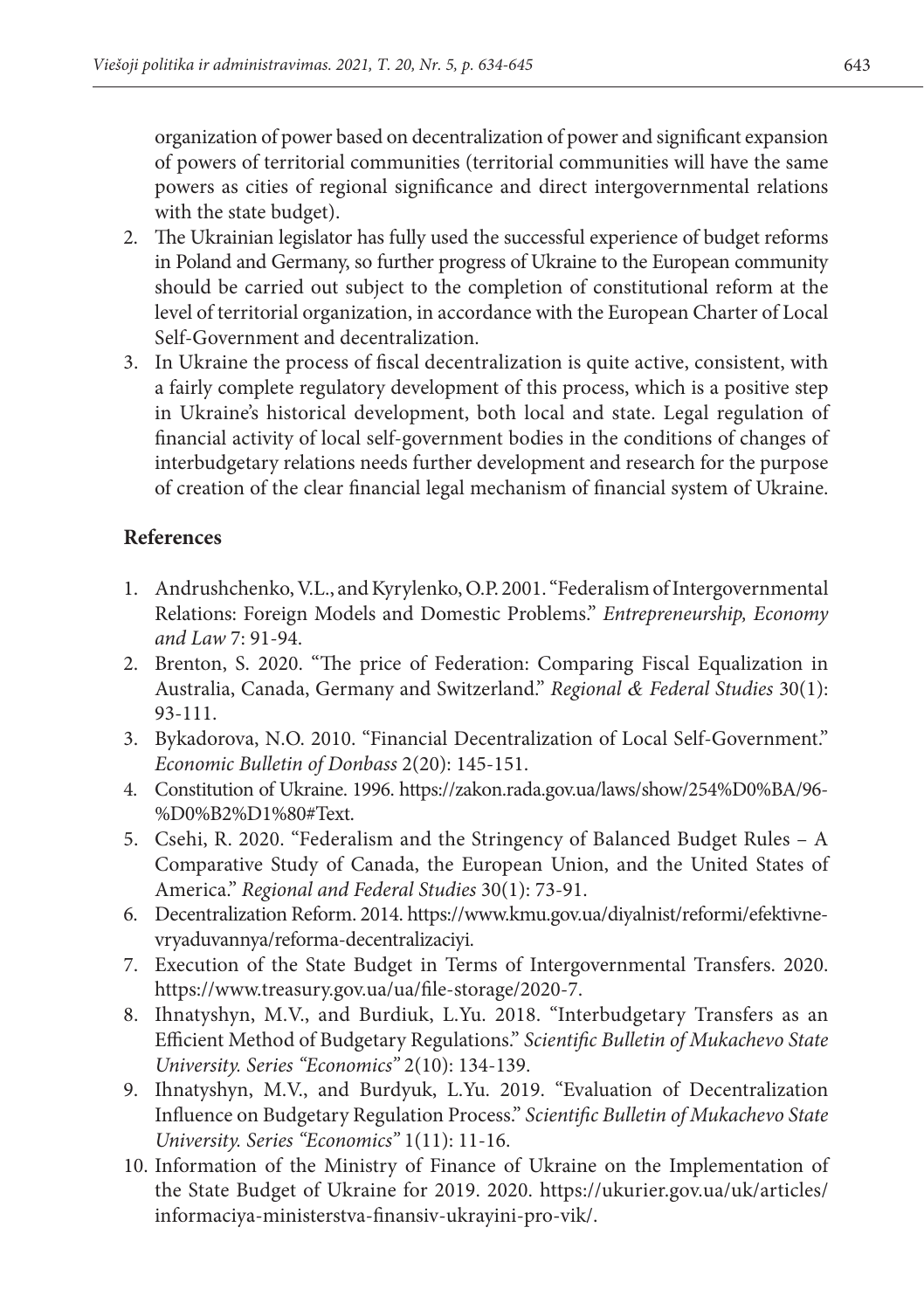- 11. Khaminich, S.Yu., and Klymova V.M. 2011. "Features of Fiscal Decentralization in the Conditions of Development of the National Economy of Ukraine." *Bulletin of Dnipropetrovsk University* 5(2): 148-158.
- 12. Khaustova, M.G. 2018. "Legal Integration: The Theoretical Aspect." *Journal of the National Academy of Legal Sciences of Ukraine* 25(1): 192-203.
- 13. Law of Ukraine No. 156-VIII "On the principles of state regional policy". 2015. https://zakon.rada.gov.ua/laws/show/156-19#Text.
- 14. Lykhova, S.Ia., and Ustynova, I.P. 2016. "Legal Characteristics of Budget Federalism and Decentralization Processes in Ukraine." *Scientific works of the National Aviation University. Series: Legal Bulletin "Air and Space Law"* 2(39): 86-92.
- 15. Order of the Cabinet of Ministers of Ukraine No. 77-р "On Approval of the Action Plan for the Implementation of a New Stage of Reforming Local Self-Government and Territorial Organization of Power in Ukraine for 2019-2021". 2019, January. https://zakon.rada.gov.ua/laws/show/77-2019-%D1%80#Text.
- 16. Perederii, O.S. 2019. "Modernization of the Legal System of Ukraine and Expansion of the Legal Space of the European Union." *Journal of the National Academy of Legal Sciences of Ukraine* 26(3): 62-74.
- 17. Slavinskaite, N., Novotny, M., and Gedvilaite, D. 2020. "Evaluation of the Fiscal Decentralization: Case Studies of European Union." *Engineering Economics* 31(1): 84-92.
- 18. Smyrnova, K.V. 2020. "Dispute Settlement Mechanisms Provided by the Association Agreements Concluded by the European Union with Third Countries." *Journal of the National Academy of Legal Sciences of Ukraine* 27(3): 63-79.
- 19. Tax Code of Ukraine. 2010. https://zakon.rada.gov.ua/laws/show/2755-17#Text.
- 20. The Budget Code of Ukraine. 2010. https://zakon.rada.gov.ua/laws/show/2456-17#Text.
- 21. Ustynova, I.P., and Yakivchuk, Zh.V. 2019. "Transfer Issues in the Public Administration of Ukraine." *Scientific works of the National Aviation University. Series: Legal Bulletin "Air and Space Law"* 1(50): 92-97.
- 22. Ustynova, І., Riabovolenko, І., and Pestsov, R. 2016. "Some Theoretical Questions of the Legal Contents of The Financial and Legal Decentralization in Ukraine." *Scientific Journal "Chronicles of KUL"* 1: 107-110.
- 23. Vasylenko, L., and Dobrovinskyi, M. 2017. "Decentralization and Local Government Reform." *Entrepreneurship, Economy and Law* 3: 123-126.
- 24. Zinchenko, O.V. 2018. "Forms of Government in European Microstates (Comparative Analysis)". *Journal of the National Academy of Legal Sciences of Ukraine* 25(2): 99-113.